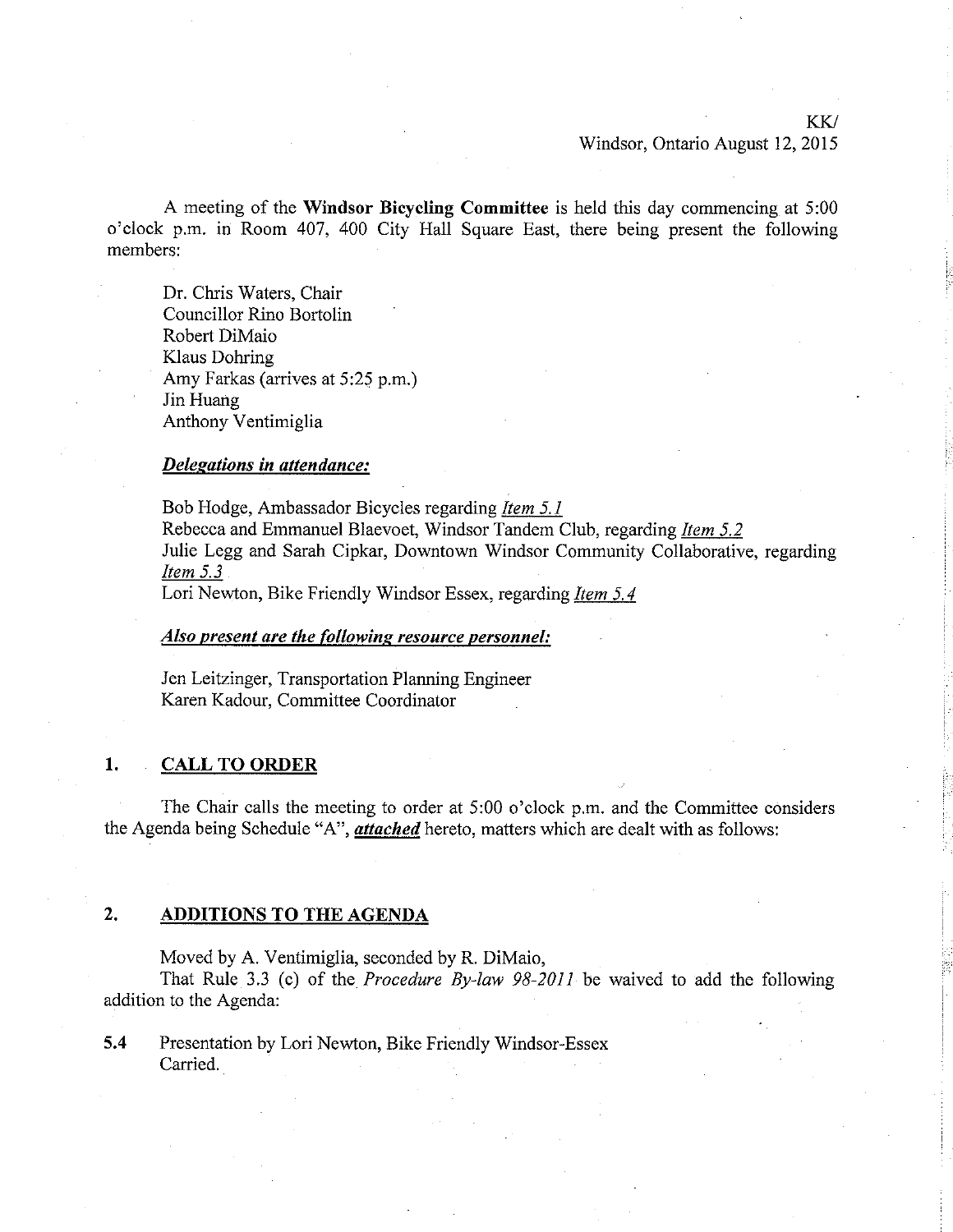### 3. DECLARATIONS OF CONFLICT

None disclosed.

### 4. MINUTES

Moved by A. Ventimiglia, seconded by J. Huang,

That the minutes of the Windsor Bicycling Committee of its meeting held May 27 , 2015 BE ADOPTED as presented.

Carried.

### 5. PRESENTATIONS

### 5.1 Bike Theft Initiative

Bob Hodge, Ambassador Bicycles is present to provide information relating to a bike theft initiative. B. Hodge provides the following comments/recommendations as follows:

- Bike theft in Windsor escalated in August 2014
- Began a Facebook Group and as of August 10, 2015 there are 520 members
- Between May 9, 2015 and August 10, 2015 twenty-four bikes were posted on the site
- . Was interviewed by the media on August 11,2015 and the number of members on the Facebook Group increased by 211.
- $\bullet$  Suggests the creation of a bicycle serial numbers bank
- Bike racks are not suited to cable locks -- require hardened steel "U" locks<br>• Need for better public education regarding how to properly lock a bicycle
- Need for better public education regarding how to properly lock a bicycle.
- The Bike Program through Windsor Police Services has not been offered since September 2014.
- The majority of bicycles targeted for theft exceed \$500.
- . Windsor Police are discovering bicycles in pawn shops.
- More cyclists are riding as the infrastructure increases, and thieves are taking advantage of the greater number of bicycles in the city

Clerk's Note: The Committee Coordinator contacted Windsor Police Services on August 18, 2015 and was informed Windsor Police Services oversees pawn shops. E-mails from the Manager of By-law Enforcement dated August 18, 2015 regarding Schedule R1 to By-law No. 395-2004 RetaiVResale and Pawnbrokers (refer to sections 4 and 5) and Appendix "A" Requirements for reporting to the Windsor Police Services for licensees  $-(attached as Appendix "A")$ 

The Chair requests "inadequate cycling parking facilities" be added to the Facebook group site to allow concerned cyclists to provide this information which in turn will be forwarded to J. Leitzinger. The Chair also suggests "new commercial establishments without existing bike racks" be added to the Facebook group site.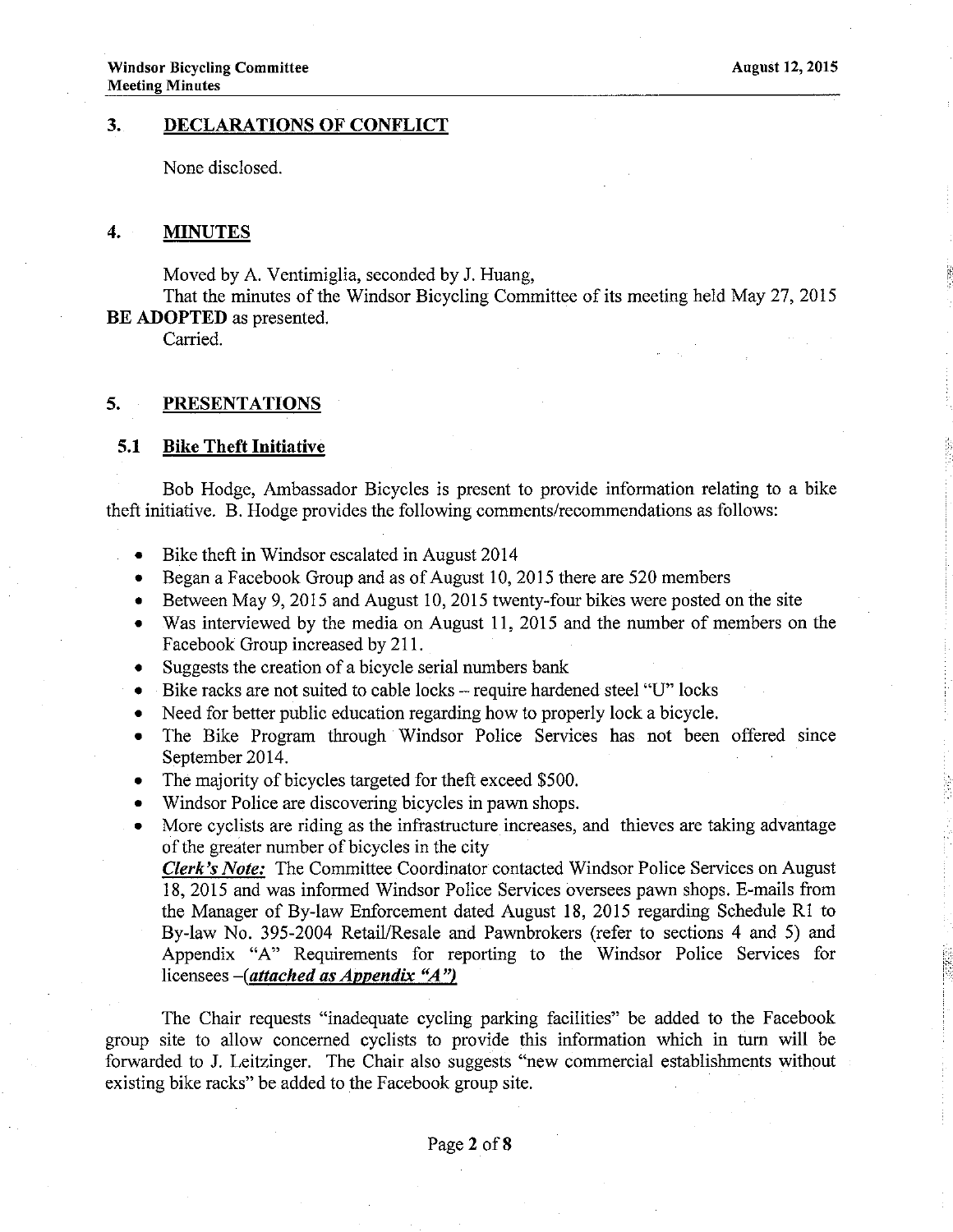The Chair thanks B. Hodge for his presentation.

### 5.2 Tandem Cyclinq

Rebecca and Emmanuel Blaevoet, Windsor Tandem Club are present to provide information relating to tandem cycling for blind, partially-sighted, deaf-blind and fully-sighted cyclists. E. Blaevoet provides the following comments related to tandem cycling:

- r Requires sighted volunteer cyclists to "captain" the tandem bikes
- . The Windsor Tandem Club Facebook page and website are active
- o Held a meeting on August 11, 2015 and invited sighted as well as visually impaired individuals to attend; however, no sighted individuals attended the meeting.
- r Currently, has 4 tandem bicycles and is requesting possible storage space from the City of Windsor. Ideal space to store the bicycles is in close proximity to the Transit Windsor Bus Terminal.

E Blaevoet distributes a flyer relating to the Windsor Tandem Club (also available in braille), *attached* as Appendix "B".

J. Leitzinger indicates the City of Windsor bicycle lockers may possibly be a storage option for the tandem bikes, however, due to the 8 foot length, the lockers may not be able to accommodate them.

A. Farkas notes information relating to Windsor Tandem Club will be placed on the WBC Facebook site.

The Chair states in the future, if the Windsor Tandem Club has a specific proposal, þerhaps the WBC ca¡ assist with providing bells, lights or vests.

The Chair thanks R. Blaevoet and E. Blaevoet for their presentation.

### 5.3 Downtown Windsor Communitv Collaborative

Julie Legg, and Sarah Cipkar, Downtown Windsor Community Collaborative are present to provide information relating to the "Community Bike Share" initiative. Background information relating to the Community Bike Share is distributed and *attached* as Appendix "C".

The salient points of discussion relating to the Community Bike Share are as follows:

- . The community has expressed a need for bikes (which fits into their Barrier-Free Sports Initiative) by removing barriers to physical activity to make access more readiiy available for a greater number of Windsor residents.
- Pilot Project consists of offering low-cost or free bike rentals (have collected 6-8 bikes) and are in the process of readying them for the road (currently completed by volunteers).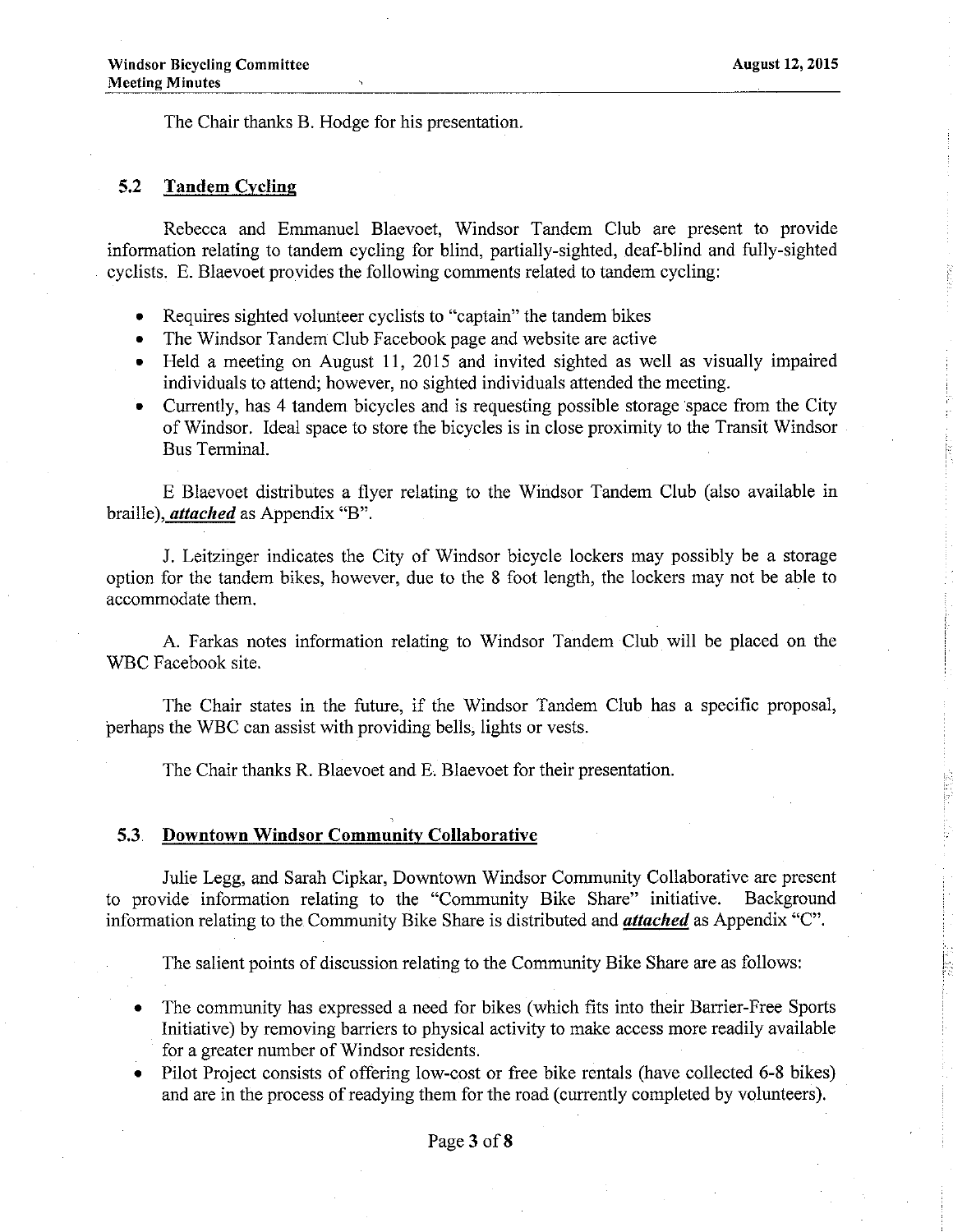t' r

- Once completed, the riders will be able to sign out bikes and return them after a day's time (also run by volunteers).
- Will also be offering free bike clinics at several of the community barbeques. Repaired approximately 20 to 30 bikes over the past month.
- The long term plans include the following:
	- o Rent out bikes at low-cost/free
	- o Have a repair workshop that the community can use (trading in their time for time in the shop)
	- o Eventually have multiple pick-up and drop-off points across the city, making cycling more accessible.

The Chair offers to provide bells, vests and lights to assist with their endeavour.

In response to a question asked by R. DiMaio regarding if this initiative can be accomplished by partnering with an existing community centre, S. Cipkar responds the goal is to partner with a "facility''.

The Chair thanks J. Legg and S. Cipkar for their presentation.

### 5,4 Bike Friendlv Windsor-Essex

A document from Darren Winger, Advocacy Chair, Bike Friendly Windsor Essex regarding several bicycle issues is distributed and *attached* as Appendix "D". The issues of concem posed by Bike Friendly Windsor Essex relate to the following:

**Downtown Transportation Strategy** – Asks if the WBC will be sending an official response to Stephen Keen, Project Manager at CIMA

**Roselawn Drive** – Bike Friendly Windsor Essex notes the bike lanes have not been installed along Roselawn Drive. Asks if the WBC is monitoring the progress of construction; what are the specific timelines of installation; and will the bike lanes be completed before the school season begins. J. Leitzinger indicates that bike lanes will be installed once the surface asphalt is placed. Placement of surface asphalt is imminent.

*Windsor Loop*  $-A$ sks if the WBC is monitoring the progress of the planning and construction schedule for the Cabana Road segment of the Windsor Loop Project and, what are the projected timelines of construction.

*Cabana Road at Highway #3 – Bike Friendly Windsor Essex states at the Memorial Ride* recently held, a number of cyclists aired concerns about the lack of cycling infrastructure at the Cabana Road crossing to Todd Lane in LaSalle (lack of bike lanes to link the two communities) on the Herb Gray Parkway. Asks with the installation of a new cycle track lane on Todd Lane (summer 2015) and the upcoming separated bike lanes on Cabana Road, will the WBC be forwarding the concerns about the lack of linking cycling infrastructure from LaSalle to Windsor to Parkway authorities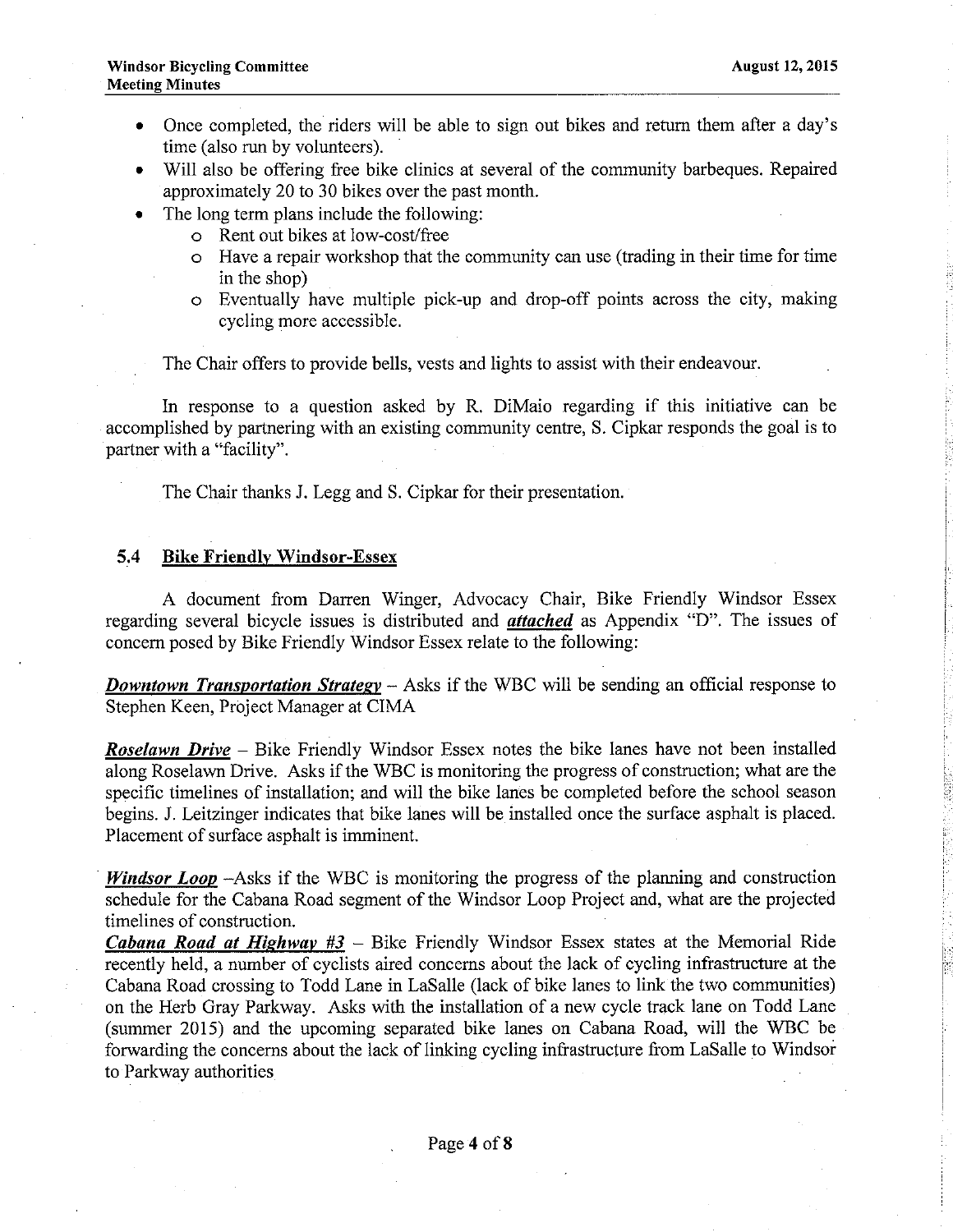**Travel from South Windsor to Riverside Drive - Bike Friendly Windsor remarks it is a** challenge to travel north south from South Windsor and one identified route for South Windsor residents heading to West Windsor is to cross the walking bridge across the expressway. Many .cyclists travel north on Randolph to Tecumseh Road and, to Askin Boulevard then from California to Riverside Drive. Asks if the WBC will review the opporfunity to present to Council/Planning Department that this route will become a designated signed and marked bike Route.

McDougall - Asks with the current construction on McDougall between Eugenie and Tecumseh, what are the plans to enhance cycling infrastructure. Bike Friendly Windsor Essex states currently there is a bike path from the Parks and Recreation Field House to Tecumseh with faded bike markings. Asks will there be a designated lane from Eugenie to the Field House.

**Bike Marking Scheduling/Frequency** – Bike Friendly Windsor Essex asks the following questions:

- What is the schedule for bike lane and bike marking maintenance (annual, every two years?) On a bike lane with bike markings, what is the frequency and distance between bike markings? J. Leitzinger indicates that frequency/distance is per OTM (Ontario Traffic Manual) Book 18 - Cycling Facilities
- . On bike lanes, what is the minimum footage between a comer and bike marking? (To create an effective visual, the bike markings must be close to the intersection to create sense of space for both drivers and cyclists).
- To whom in the City should Bike Friendly Windsor Essex forward bike marking/maintenance concems to? Send to J. Leitzinger

In terms of "open streets" L. Newton asks why the City of Windsor is not participating in this initiative. Councillor Bortolin responds he will contact the Planning Department and will circulate an e-mail to the WBC.

As it relates to the foregoing questions posed by Bike Friendly Windsor Essex, J. Leitzinger provides the following responses:

**Travel from South Windsor to Riverside Drive - J.** Leitzinger states in terms of a "designated" signed and marked bike Route", bike Ianes cannot be constructed if there is insufficient width on the road. The only solution is for residents to petition to remove the parking on the street.

I. Leitzinger indicates that north south route is shown in BUMP. In particular Randolph Ave. is a future signed route (Northwood Ave. to Totten St.). A section of multi-use trail currently exists on Randolph Ave., north of Ojibway St. The roadway does not need to be signed as a cycling facility in order to be utilized by cyclists. Since volume is low, it is appropriate location for cyclists. Travelling northerly, Totten St. is also future bike lanes and Califomia is a future signed route in BUMP (existing bike lanes exist on California Ave from Wyandotte St. W to University Ave. W).

J. Leitzinger indicates the Environmental Assessment is currently being undertaken for the Central Box and notes this will alieviate the issues South Windsor has experienced in travelling in a north south direction. Councillor Bortolin notes the completion of the Central Box will take approximately 20-25 years.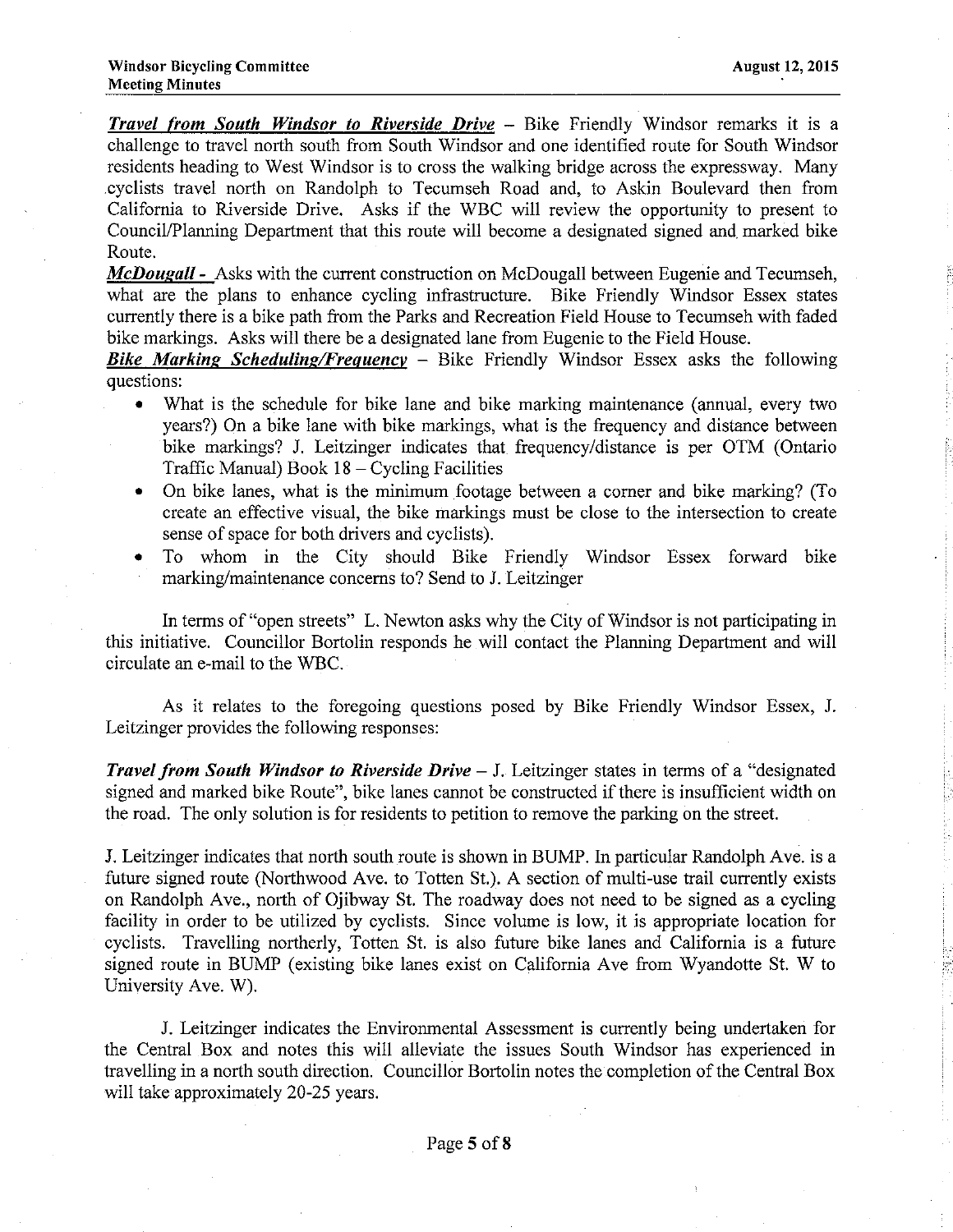Councillor Bortolin states the report relating to the Central Box will be presented to City Council in October 2015. He asks for a report that addresses "short term fixes", i.e. hazards relating to speed, placement of signage and off ramps where cyclists are merging (EC Row Expressway at Dougall).

The Chair reiterates the need for a safe north/south route within the Central Box.

 $McDougall - J. Leitzinger$  advises that bike lanes are included in this reconstruction project, as well as bike lanes/sharrows south of the tracks to Eugenie St.

**Bike Marking scheduling/frequency** – J. Leitzinger notes bike marking on multi-use trails and off-road is done by the Parks Department. She states on-road bike lanes are painted annually (generally in the spring).

**Cabana Road** – Administration also expressed concerns to the Parkway Group regarding the lack of cycling connections/facilities on Cabana Rd. on the Rt. Hon. Herb Gray Parkway to the City limits.

**Windsor Loop**  $-$  J. Leitzinger reports updated information relating to the Windsor Loop is available on the City of Windsor's website.

Moved by Councillor Bortolin, seconded by A. Farkas,

That the Parks Department BE REOUESTED to paint all bike facility markings annually, preferably in the spring.

Carried.

The Chair suggests directional arrows be placed on the bike lanes. J. Leitzinger states the painting of arrows on the bike lanes will require additional dollars and directional arrows are considered an option in OTM Book 18, therefore Traffic Operations is not required to undertake thìs work.

A letter from Bike Friendly Windsor Essex dated July 14, 2015 to Mayor Dilkens regarding the Canadian Automobile Association (CAA) "Watch for Bikes" sticker is distributed and *attached* as Appendix "E".

Moved by Councillor Bortolin, seconded by K. Dohring,

That City Council BE REQUESTED to partner with the Canadian Automobile Association (CAA) to provide "Watch for Bikes" stickers for al1 municipal fleet vehicles and to encourage related City entities to participate in the "Watch for Bikes" sticker campaign. Carried.

### 6. BUSINESS ITEMS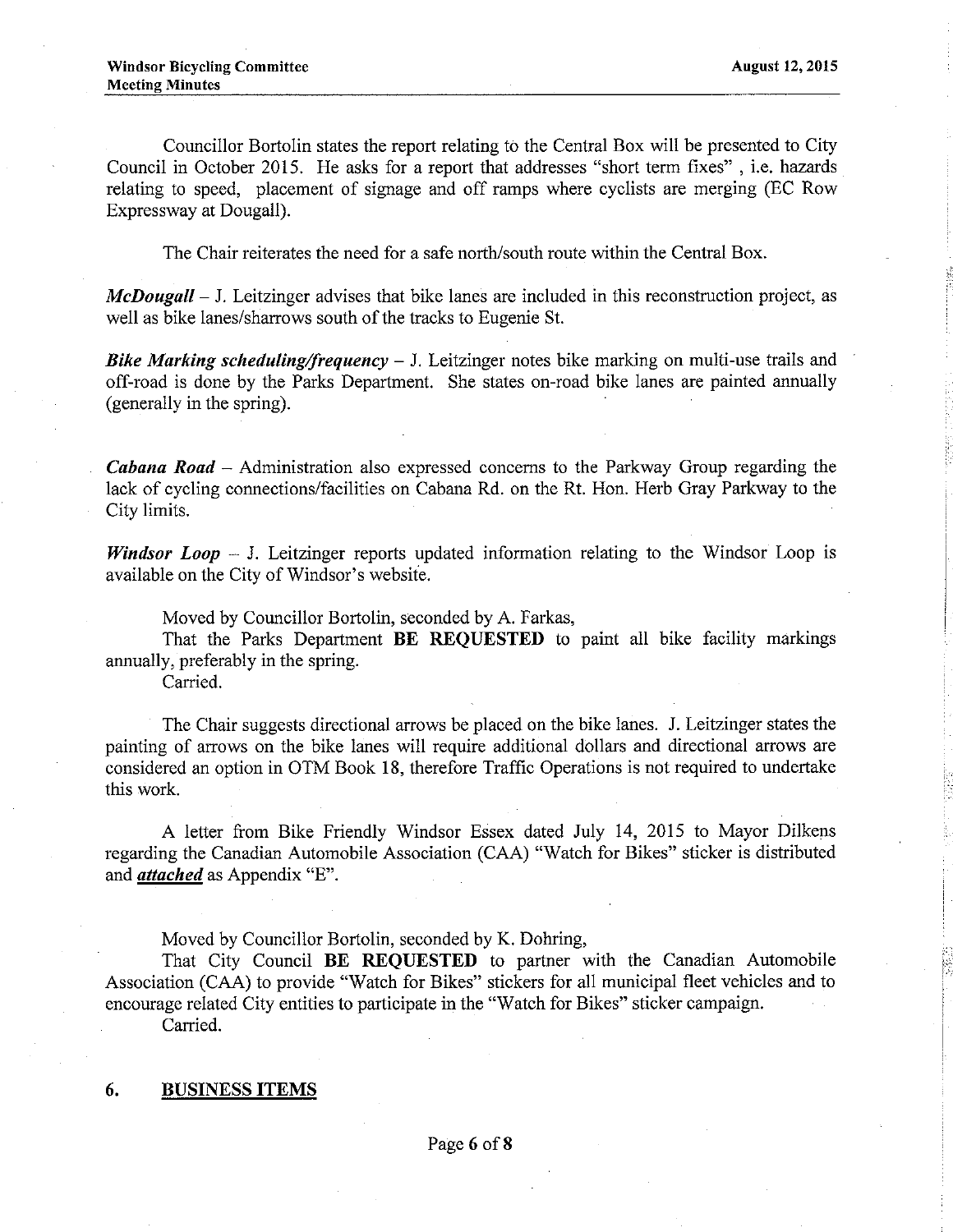### 6.1 Chair's Report

The Chair provides the following updates relating to the WBC:

- Bike to Work event held May 29, 2015 in partnership with the CBC was very successful.
- Bike Safety Enforcement Week was held the week of June 14, 2015. No statistics relating to the number of warnings issued is available at this time.
- Bike to Fireworks was held June 22, 2015Approximately 80 cyclists participated. Installed reflective tape on the bikes and provided bells.
- J. Leitzinger to investigate and report back regarding who will supply the fencing for the Bike to Fireworks event for 2016, as Parks will no longer assist with fencing.

### 6.2 Safety Devices, Public Service Announcements

The Chair requests this matter be defened to the next meeting of the WBC.

### 6.2 Cyclist/Pedestrian Collision Areas

K. Dohring reports the Cyclist Pedestrian Collision Areas Subcommittee recently met. He states approximately 3 -7 people die annually (vehicle accident fatalities which includes cyclists, pedestrians and motorists). As of this date, two fatalities have occurred.

K. Dohring states over a 5 year period as noted in the Coroner's Report, there werc 126 fatalities (avoidable deaths). He indicates the Google Map did not illustrate any cycling deaths. A. Farkas expresses concem relating to the difficulty in providing recommendations when there is very little data regarding accidents and collision areas.

The Chair requests J. Leitzinger provide the top 5 collision intersections for the September 30,2015 meeting of the wBC.

### 7. NEW BUSINESS

It is generaliy agreed a discussion relating to bike infrastructure on the new bridge be discussed at the September 30, 2015 WBC meeting.

### 8. DATE OF NEXT MEETING

The next meeting will be held on Wednesday, September 30,2015 at 5:00 p.m. in Room 407, 400 City Hall Square East.

### 9. ADJOURNMENT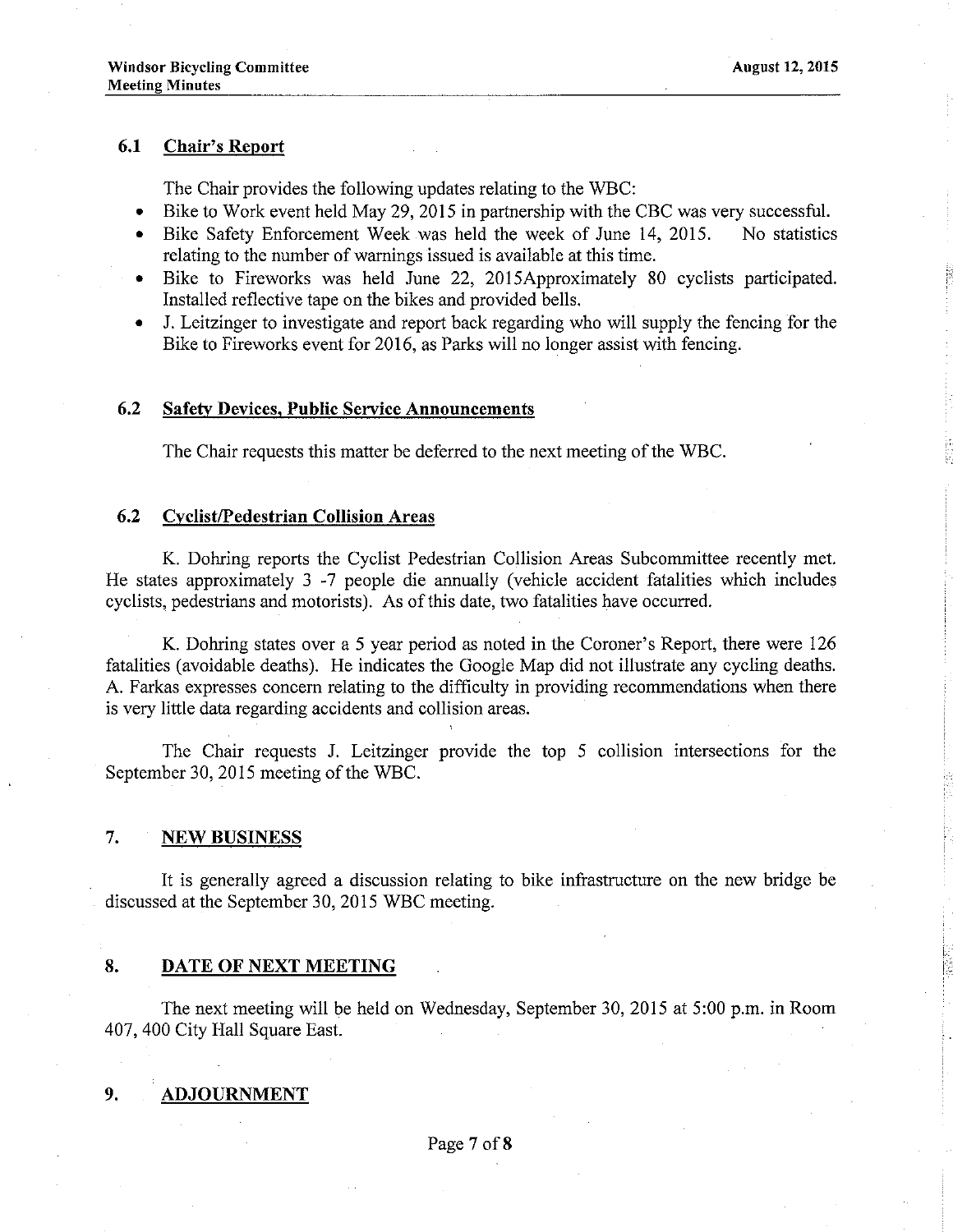J.

There being no further business, the meeting is adjoumed at 7:00 o'clock p.m.

 $\overline{\text{CHAIR}}$ 

## COMMITTEE COORDINATOR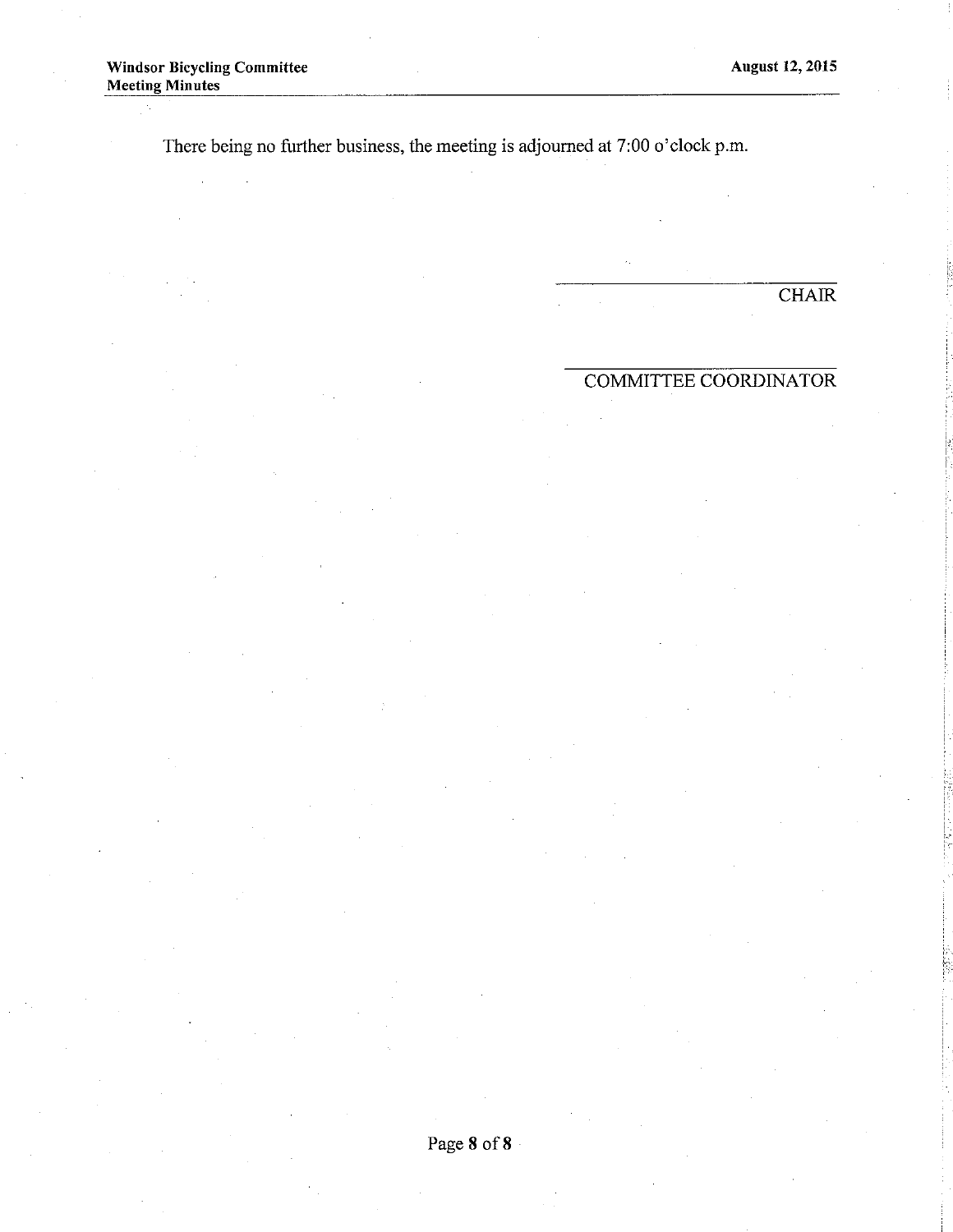**AGENDA** 

and Schedule "A" to the minutes of the Windsor Bicycling Committee meeting held Wednesday, August 12, 2015 at 5:00 o'clock p.m. Room 407, 400 City Hall Square East



#### 1. **CALL TO ORDER**

#### $2.$ **DECLARATIONS OF CONFLICT**

#### $3.$ **MINUTES**

Adoption of the minutes of the meeting held May 27, 2015 – (attached)

#### $\overline{4}$ . **PRESENTATIONS**

- $4.1$ Bob Hodge, Ambassador Bicycles regarding a Bike Theft Initiative
- $4.2$ Rebecca and Emmanuel Blaevoet - Windsor Tandem Club
- $4.3$ Julie Legg, Downtown Windsor Community Collaborative - Bike Program

#### **BUSINESS ITEMS**  $5.$

#### 5.1 **Chair's Report**

- $5.2$ **Safety Devices, Public Service Announcements**
- $5.3$ **Cyclist/Pedestrian Collision Areas** The Subcommittee to provide an update/recommendations.

#### 6. **NEW BUSINESS**

- $7.$ **DATE OF NEXT MEETING** To be determined.
- 8. **ADJOURNMENT**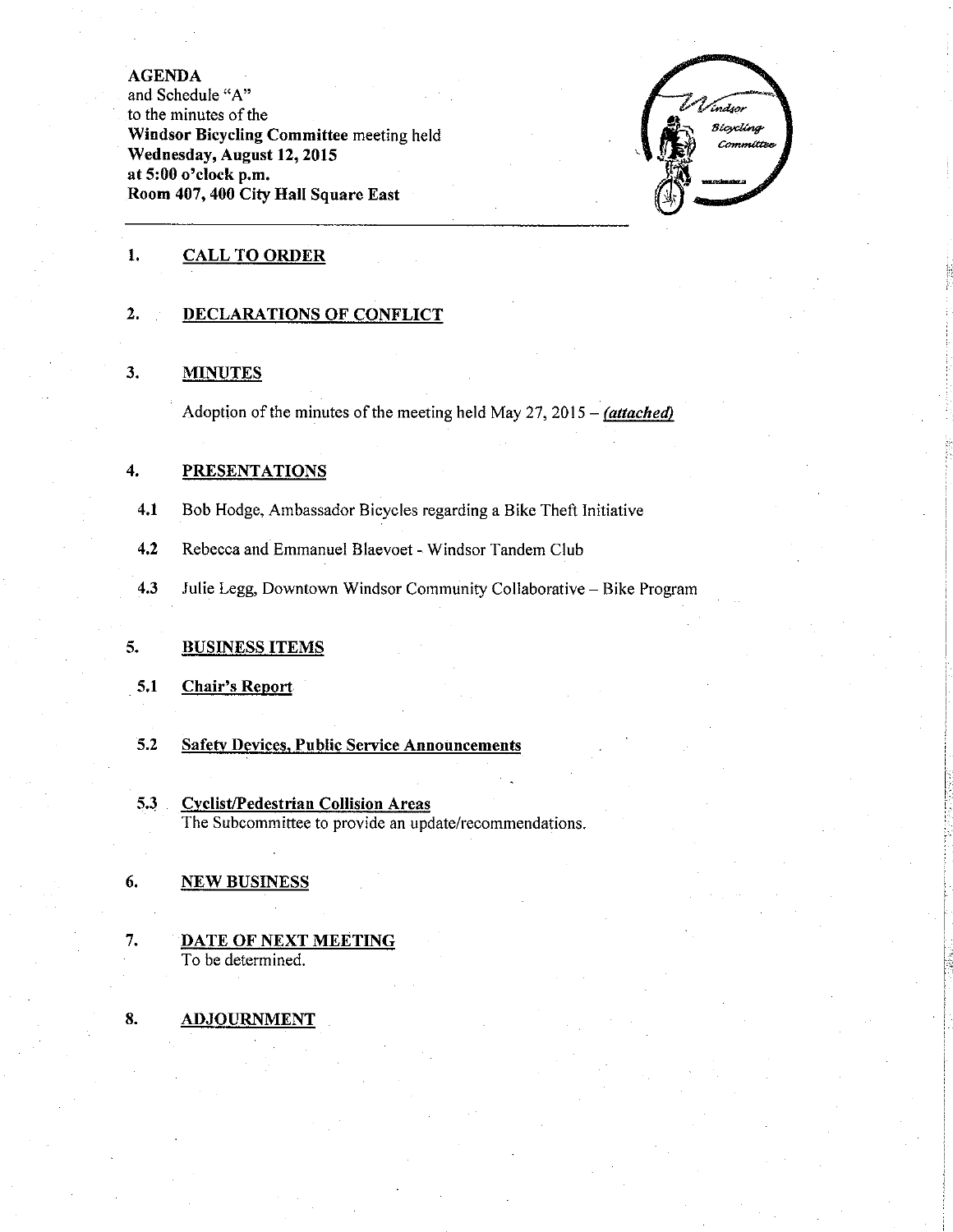### Kadour, Karen

From: Sent: To:

Kalinowski, Ann Tuesday, August 18, 2015 9:26 AM Kadour, Karen

Hi Karen:

Please see section 4 and 5.1 below.

### SCHEDULE Rl TO BY-LAW NO. 395-2004

### RETAIL/RESALE AND PAWNBROKERS

1. Every licensee shall produce such licence upon demand by the Licence Comrnissioner

2. The licensee of a retail/resale shop:

- shall display the licence therefore in a conspicuous place in the interior of the shop and shall also display the words "LICENSED RETAIL/RESALE SHOP" in large plain letters satisfactory to the Licence Commissioner in a conspicuous place clearly visible from the public street at the front of the shop. (1)
- shall not purchase, take in exchange, or receive any article or thing from a person who appears to be under the age of 18 years, without the written authority of one of the parents or the guardian of such person, save and except that this subsection shall not apply to dealers in trading cards. (2)
- shall not alter, repair, dispose of or in any way part with any goods or articles purchased or taken in exchange by him, until after the expiration of 30 clear days from the date of obtaining the said goods, anã during the said period the goods or articles so obtained shall remain on the licensed premises and be kept apart from goods previously purchased, and shall be subject to an inspection at any time by an Inspector or Compliance Officer, who may be accompanied by such other person or persons as in his judgement may be necessary for the identification of goods reported or suspected of having been stolen. (3)
- shall post the by-law requirements including information that the goods may not be repurchased by anyone other than the former owner until the passing of a 30 day period provided the original owner has shown proper identification and the information from the identification was recorded. (4)
- 3. The Licence Commissioner at his/her discretion, shall require licensees to submit police clearances for all employees and for new employees prior to commencing employment to insure that such employees have not been convicted of any criminal offences related to the following activities:
	- Theft;
	- Possession of stolen property;
	- Break and enter:
	- Narcotics possession; or
	- . Sexual assault.

 $\mathbf{1}$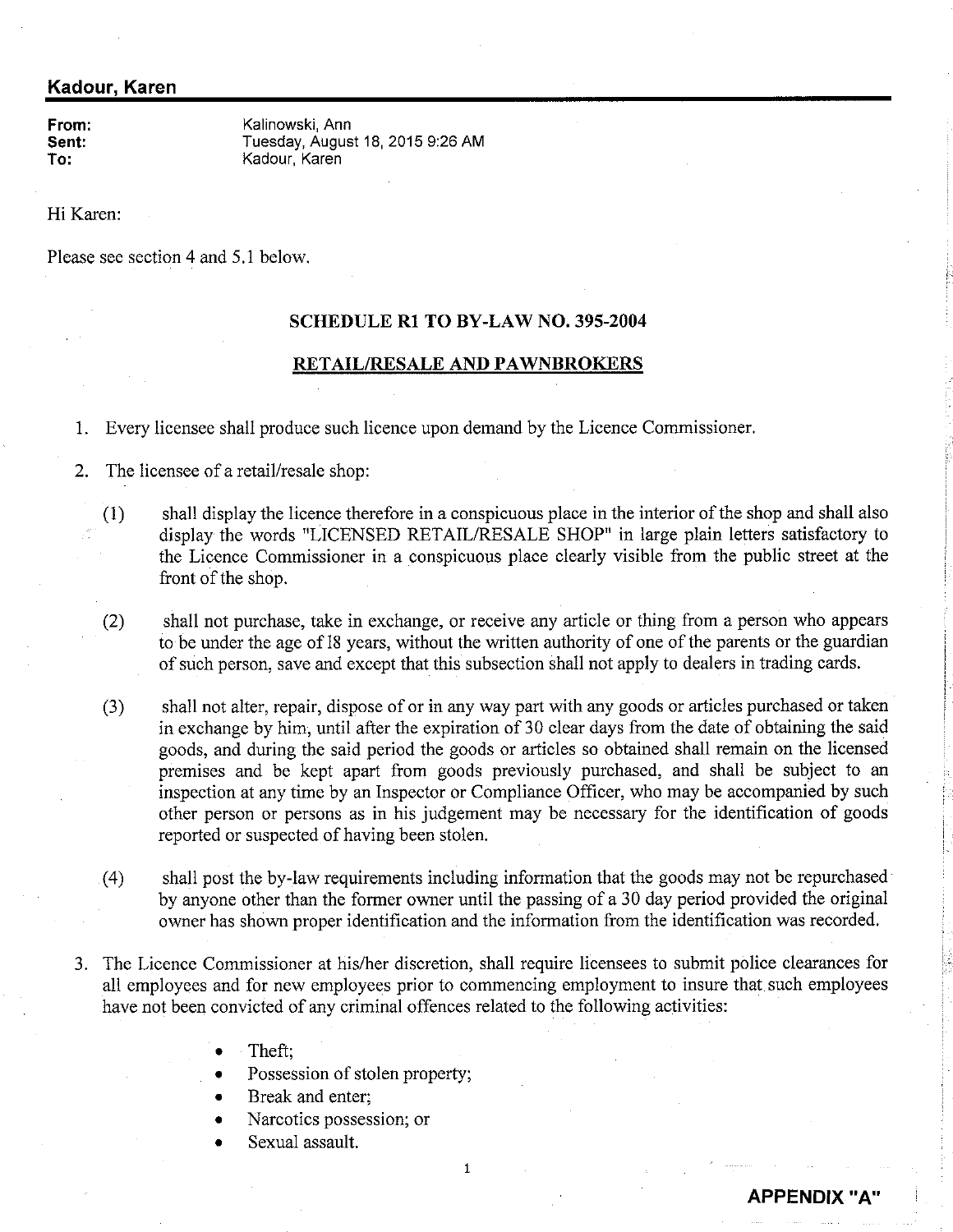- -.>  $\rightarrow$  4. Every licenced dealer shall make every reasonable effort to obtain the name, address and description of any person offering him goods or articles of any kind which he has cause to suspect have been stolen, or otherwise wrongfully obtained and shall report promptly the same to the Licencè Commissioner and the Chief of Police.
	- Every licenced dealer shall:
		- keep a record of all goods purchased, taken in exchange or otherwise acquired in accordance with Appendix "A" attached to this schedule. Such record shall be entered in ink in a plain legible hand on a register form provided by the Chief of Police. Each entry must be made. at the time of purchase or immediately thereafter and shall include in addition to the date and hour of purchase, a full description of the article or articles, the price paid therefor, and the name, address and description of the person from whom the purchase was made. In entering bicycles and parts of motor vehicles the name of the maker and the serial number of the bioycle or part, if it is known or can be ascertained, shall be recorded in every case. The Register aforesaid shall remain the property of the Police Department, and the licenced dealer to whom the same is issued shall be responsible to see that it is not mutilated or destroyed. It shall be open to inspection by the Licence Commissioner and Police Officers at all times and may be removed at any time by any police officer to Police Headquarters for inspection or for use in the courts if necessary. Every licenced dealer shall deliver or caused to be delivered at the Office of the Chief of Police, not later than 9 o'clock in the morning of every week day, a transcript of the purchases of the previous day, accurately copied from the Register on blank forms supplied for tåat purpose. (l)
		- Notwithstanding Subsection 5(1) above, the following items shall be exempted from reporting to the Windsor Police Service: (2)
			- (a) Any item purchased from another dealer, merchant, manufacturer or wholesaler;
			- (b) Any item donated to a recognized non-profit organization;
			- (c) Any secondhand household kitchen or laundry appliances;
			- (d) Any secondhand furniture excluding audio, video and other electronic devices;
			- (e) Any secondhand cookware, glassware and eating utensils that do not contain precious metals;
			- (f) Any secondhand clothing or shoes;
			- (g) Any secondhand infant's toddler's or children's clothing, appliances, fumiture, or safety devices;
			- (h) Any item received on consignment;
			- (i) Any item for which payment in full is made with a credit or voucher redeemable for merchandise from the dealer.
		- 6. Notwithstanding anything herein contained,
			- (1) this by-law shall not apply to persons dealing in used motor vehicles nor to any person who, in the course of operation of a retail business, accepts second-hand goods as part payment on the purchase price of similar, new goods, but who does not otherwise deal in second-hand goods.
			- $(2)$  Section 2, subsections  $(3)$  and  $(4)$ , Section 6, subsections  $(1)$  and  $(2)$  and Section 10 of this schedule shall not apply to any person whose principal business is the processing or refining of scrap metal or other salvaged material purchased or acquired in bulk.
		- Every licensee shall install a video camera"/recording system satisfàctory to the Licence Commissioner to retain the videotapes for a 30-day period except for resale shops dealing only in clothing.
		- 8. The provisions of the *Pawnbroker's Act*, shall apply to all Pawnbrokers.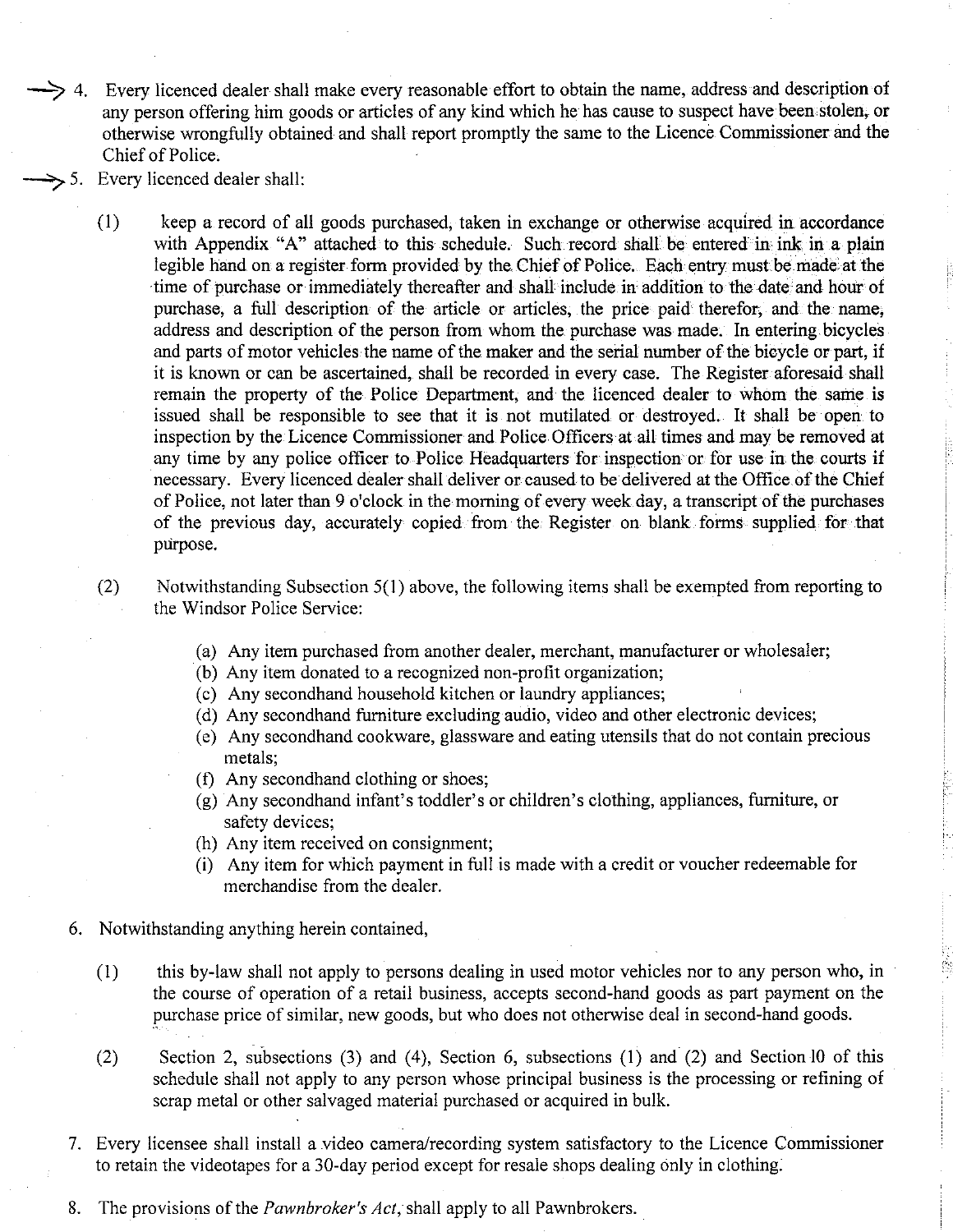9. Every person who is licensed as a Pawnbroker who contravenes any of the provisions of this by-law is guilty of an offence and upon conviction is liable to penalty as provided in the *Pawnbrokers Act*.

4

### Notice: My Email Address has Changed

The domain name for all City of Windsor email addresses is now @citywindsor.ca Please update me in your contact list by switching the suffix in my email address to @citywindsor.ca Thank you.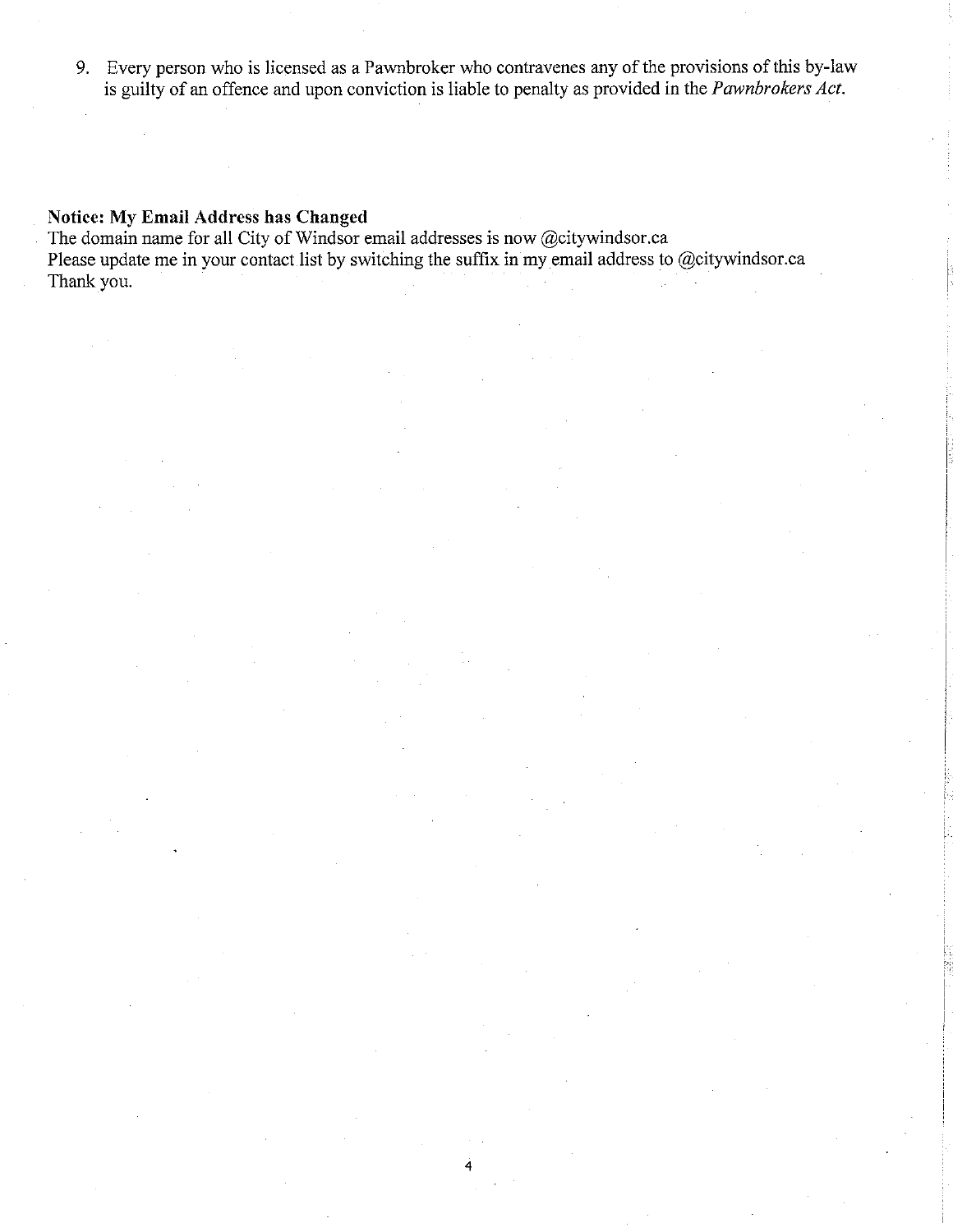### Kadour, Karen

| From: |
|-------|
| Sent: |
| To:   |

Kalinowski, Ann Tuesday, August 18, 2015 9:28 AM<br>Kadour, Karen

Hi Karen:

This is a copy of the schedule attached to the Retail/Resale/Pawnshop by-law

## **APPENDIX "A"**

Schedule R1:

The following are requirements for reporting to the Windsor Police Service for licensees:

| Price Paid                                                                                         | <b>Transactions Requiring a report to Police</b>                                                     |  |  |
|----------------------------------------------------------------------------------------------------|------------------------------------------------------------------------------------------------------|--|--|
| Regardless of price paid or intended selling price Unique identifier/serial number                 |                                                                                                      |  |  |
|                                                                                                    | Precious metals                                                                                      |  |  |
|                                                                                                    | Precious gems                                                                                        |  |  |
|                                                                                                    | Firearms                                                                                             |  |  |
|                                                                                                    | <b>Bicycles</b>                                                                                      |  |  |
|                                                                                                    | Golf Clubs                                                                                           |  |  |
|                                                                                                    | Snow skis, snow boards                                                                               |  |  |
| Paid \$25 or more or intend to sell for \$50 or Electronic audio equipment                         |                                                                                                      |  |  |
| more                                                                                               | Electronic video equipment                                                                           |  |  |
|                                                                                                    | Musical instruments                                                                                  |  |  |
|                                                                                                    | Photographic/optical equipment                                                                       |  |  |
|                                                                                                    | Computers/printers/etc.                                                                              |  |  |
|                                                                                                    | Cellular phones                                                                                      |  |  |
|                                                                                                    | Outboard motors                                                                                      |  |  |
|                                                                                                    | Inboard drives                                                                                       |  |  |
|                                                                                                    | Powered yard/garden equipment                                                                        |  |  |
|                                                                                                    | Powered construction equipment                                                                       |  |  |
| Paid \$100 or more or intend to sell for \$200 or Sporting goods                                   |                                                                                                      |  |  |
| more                                                                                               |                                                                                                      |  |  |
|                                                                                                    | Paid \$150 or more or intend to sell for \$300 or Architectural elements, lighting fixtures or lamps |  |  |
| more                                                                                               | that are, or contain, stained, etched, leaded,                                                       |  |  |
|                                                                                                    | beveled or art glass                                                                                 |  |  |
| Paid \$250 or more or intend to sell for \$500 or Artist signed or artist attributed works of art, |                                                                                                      |  |  |
| more                                                                                               | than architectural<br>elements,<br>lighting<br>other                                                 |  |  |
|                                                                                                    | fixtures or lamps                                                                                    |  |  |

**Notice: My Email Address has Changed** 

The domain name for all City of Windsor email addresses is now @citywindsor.ca Please update me in your contact list by switching the suffix in my email address to @citywindsor.ca Thank you.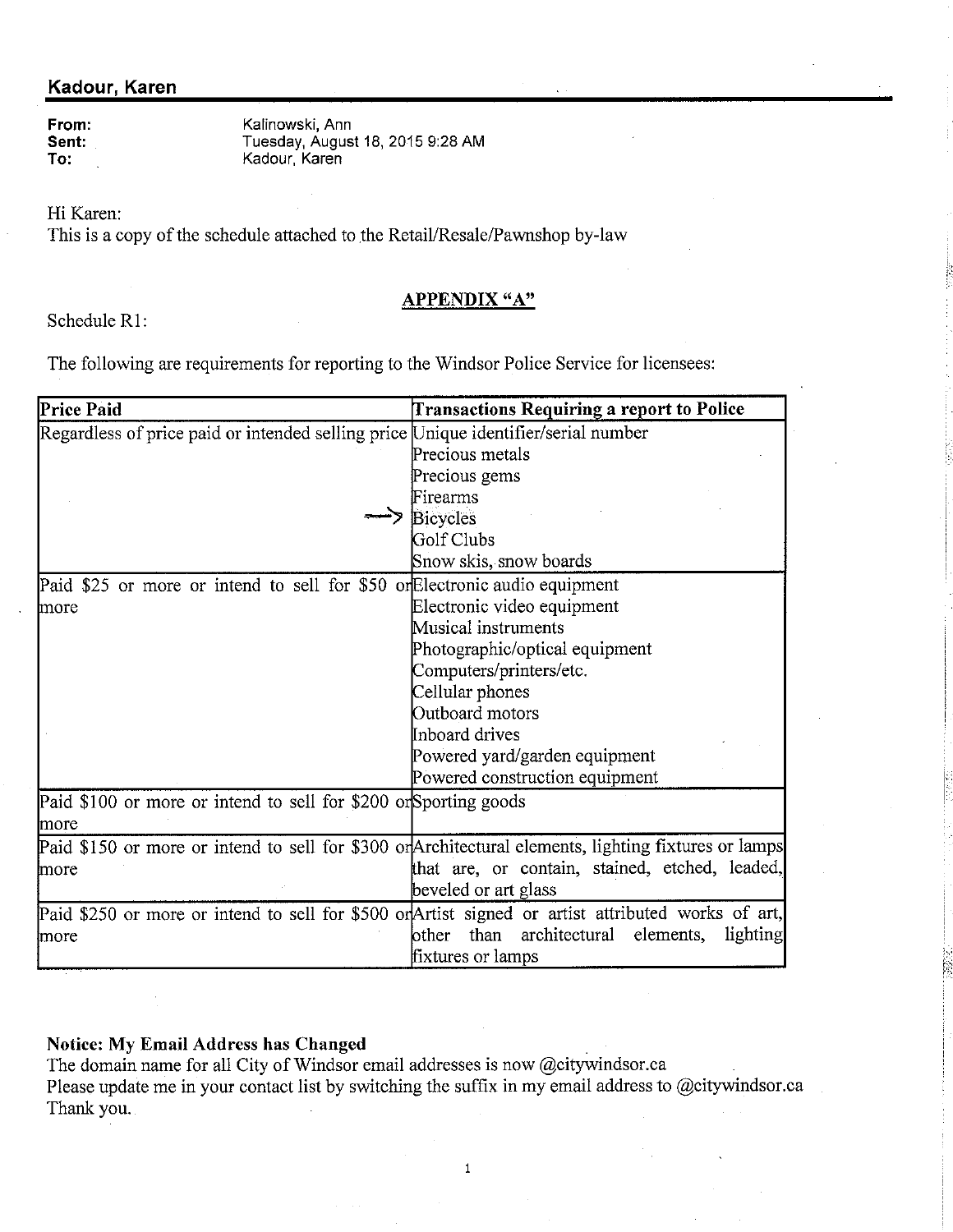# Hello friends,

Many people are probably familiar with the Trailblazers in Toronto.

We are pleased to let you know that Windsor has its very own tandem club as of this summer. The Windsor Tandem Club welcomes members from Essex County and beyond, from Chatham-Kent and across.the river in Michigan.

Our tandem cycling club gives blind, partially-sighted, deafblind and fully-sighted cyclists the opportunity to share an enthusiasm for cycling, being

**APPENDIX**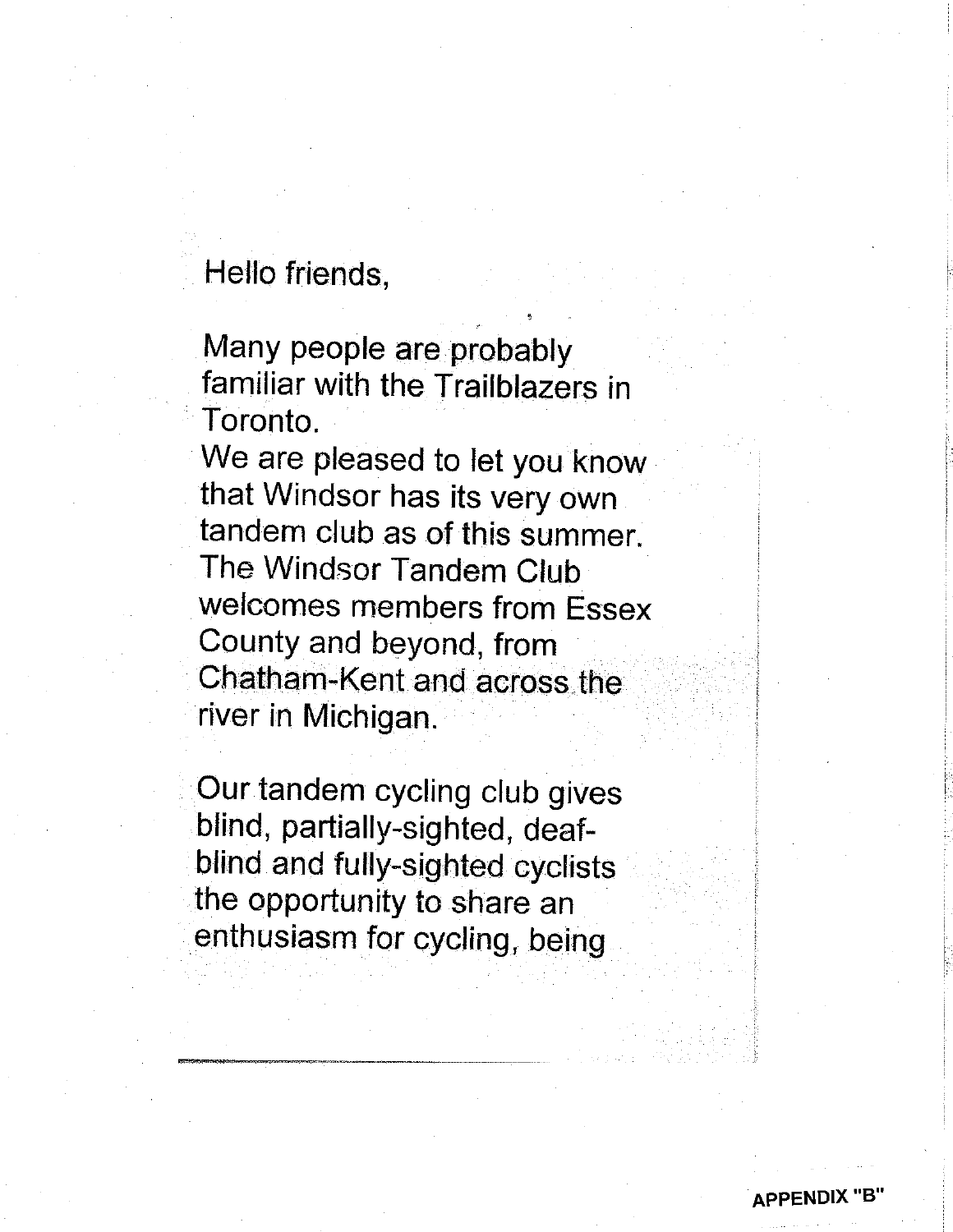outdoors and promoting a healthy lifestyle. We put the emphasis on the recreational aspect of cycling.

For anyone who has never tried to ride a tandem, believe me, it's a fun thing to do and it's well worth it.

No need to come with your own tandenn bike or your volunteer captain (friend or family member) although, we would not turn anyone down. At this starting point, we need everybody's good wishes and helping hand. We would be extremely grateful if you could spread the word for us. This

tandem club has been created primarily with vision-impaired people in mind, Come and join us. Without your participation, it won't happen.

We are hoping to schedule our first ride as soon as possible. mid-August would be a dream come true. Stay tuned.

But please help us start Spread the word for us Come and have fun with us Get in touch with us windsor.tandem@gmail.com,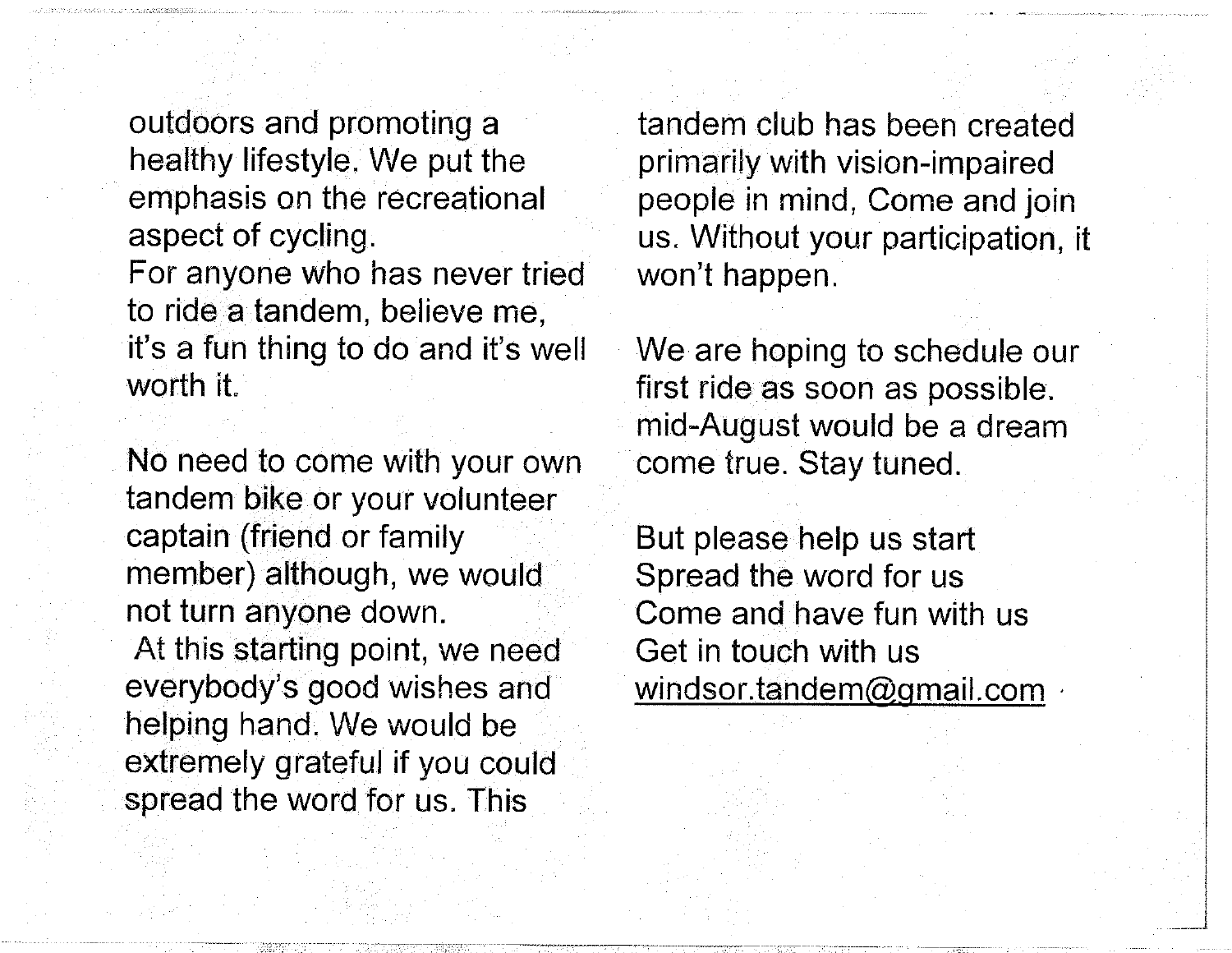Visit our website http://windsor-tandem.myfreesites.net (please note, there is no www) Link to us and Líke us on Facebook Windsor Tandem

And if there is any other way you think you can help, we will not turn anyone or anything down. At this starting point, we need everybody's good wishes and helping hand. lf you wish to donate time, resources, monies or even an old tandem bike in need of TLC, we'll be grateful for the kind gesture and will turn down none. Every little helps.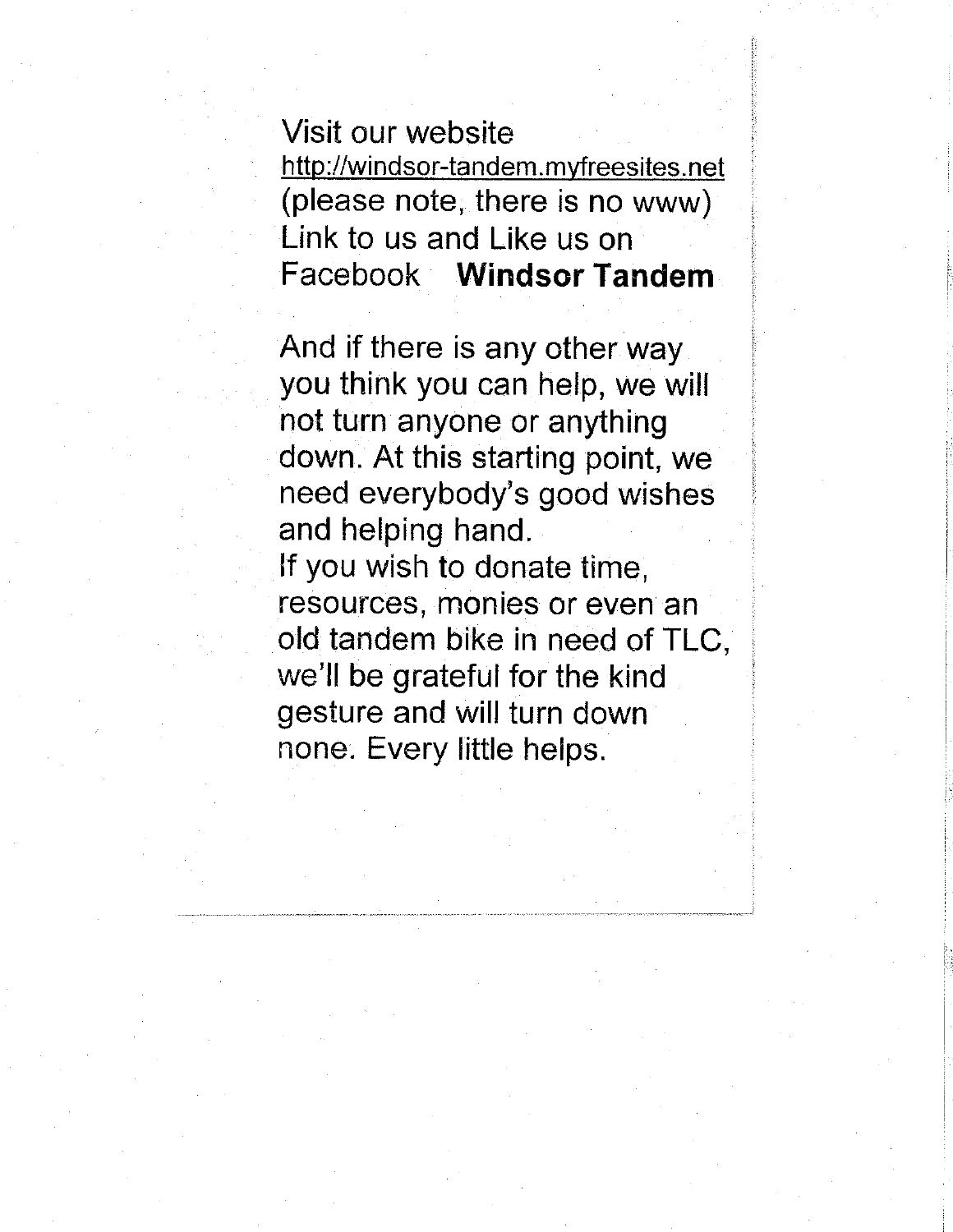

### Communifv Bike Share

### The Vision

Cycling is a growing part of many downtown residents' lives as access to affordable transportation in the core, as well as other neighbourhoods, becomes popular and necessary. This is coupled with the component of physical activity: cycling is both functional and healthy for those who ride! We work in a neighbourhood where both health and more access to transportation are needed, due to the higher amount of low-income families that struggle in both of these areas.

Our idea emerged from our contact with residents in the downtown neighbourhood. Many of them expressed need for bikes (as theirs were often stolen or broken), which fits into our Barrier-Free Sports Initiative by removing barriers to physical activity to make access more readily available for a greater number of Windsor residents. We feel that if we can offer low-cost or free bike rentals, there will be a demand bike use. Our vision has since transformed into the project being a social enterprise bike shop, where we can also transfer bike repair knowledge and skills to the community, as well as increase transportation options in the neighbourhood.

### The Pilot Project

We have collected approximately 6-8 bikes and are in the process of painting and readying them for the road (currently being completed by volunteers). After this is complete, we will be open for a window in the moming and in the aftemoon where riders can sign out bikes and return them after a day's time (also run by volunteers). We hope to learn over the next several months while the weather is still nice about what could be a good structure moving forward.

Additionally, we have been offering free bike clinics at several of our community BBQs (so far 3), with the hopes of a few more before the summer is over. They have been popular, and we have fixed 20-30 bikes over the last month. With this in mind, we know that there is huge potential for skills development in this area, as well as the creation of a space that the community can use (complete with a work shop and tools).

### The Long-term Plan

Have a community space where residents can:

- L Rent out bikes at low-coslfree
- 2. Have a repair workshop that the community can use (trading in their time for time in the shop)
- 3. Eventually have multiple pick-up and drop-off points across the city, making cycling more accessible

Bob Cameron Executive Director s19-903-7629

Julie Legg Sports Program Coordinator 226-280-2834

Sarah Cipkar Commumty Coordinator 519-790-9518

395 Wyandotte Street West . Windsor, Ontario . N9A 5X3 . www.dwcc-ca **ADWCC** downtown windsor community collaborative APPENDIX "C"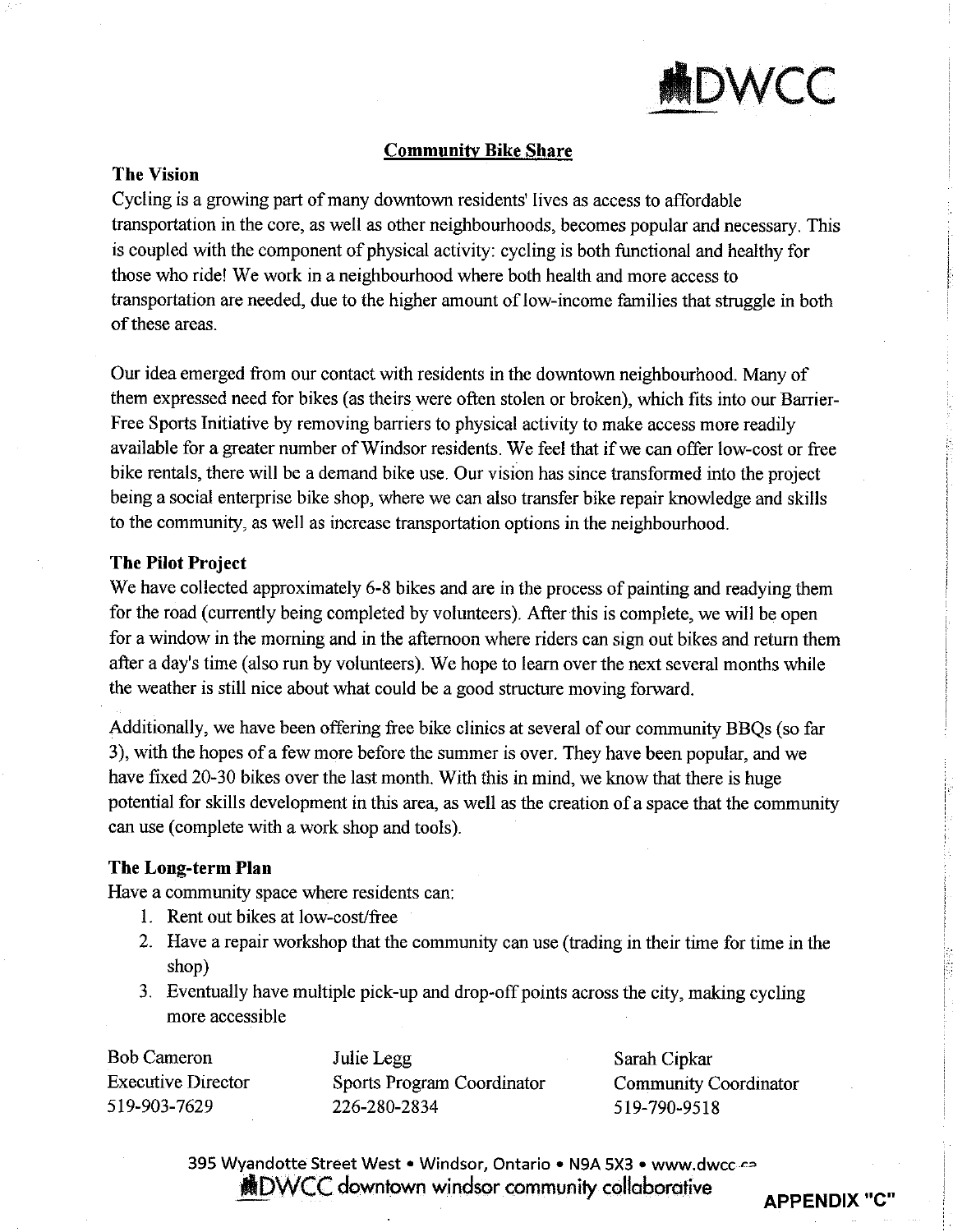

July 28,2015

On behalf of the membership of Bike Friendly Windsor Essex, The Advocacy Committee has formulated some points to bring to the attention of the Windsor Bicycling Committee:

### 1. Downtown Cycling-Pedestrian Mobility Study:

BFWE has been pro-active in the recent Downtown Pedestrian-Cycling mobility study, including

- . Sending an official response from BFWE
- Individual members have attended open house and Downtown Farmer's Market display to register comments
- . Sending an email to all members with talking notes on potential options to enhance cycling infrastructure.

Will the Windsor Bicycling Committee be submitting an official response to Stephen Keen at CIMA?

### 2. Roselawn Drive

It is almost the beginning of August and the bike lanes have yet to be installed. Is the Bicycling Committee monitoring the progress of construction? What are the specific timelines of installation? Will it be completed before the school season begins?

### 3. Windsor Loop

ls the Windsor Bicycling Committee monitoring the progress of the planning and construction schedule for the Cabana Road segment of the Windsor Loop project? What are the projected timelines of construction?

### 4. Cabana Road at Highway  $#3$

On the Memorial Ride earlier this month a number of cyclists aired concerns about the lack of cycling infrastructure at the Cabana Road crossing to Todd Lane in LaSalle (lack of bike lanes to link the two communities) on the Herb Gray Parkway. With the installation of a new cycle tracklanes on Todd Lane (summer 2015) and the upcoming Separated Bike Lanes on Cabana Road, will the Windsor Bicycling Committee be forwarding the concerns about the lack of linking cycling infrastructure from LaSalle to Windsor to Parkway authorities?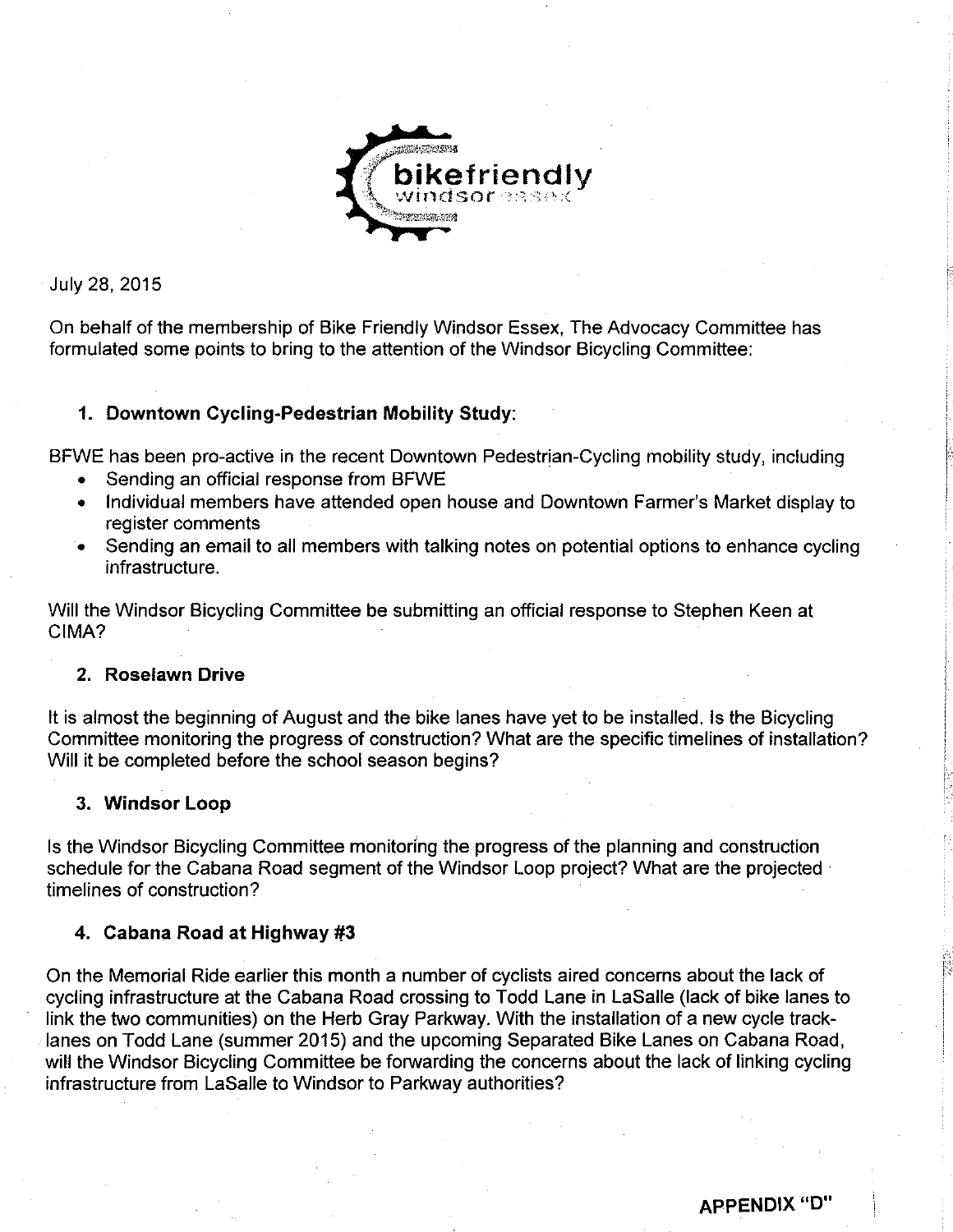### 5. Travel from South Windsor to Riverside Drive

As you are aware, it is a challenge to travel North- South from South Windsor. One identified route for South Windsor residents heading to West Windsor is to cross the walking bridge across the expressway. Many cyclist travel north on Randolph to Tecumseh Road and then a short shift to Askin Blvd then to California to Riverside Drive. (Note: there is a bike lane on California from Wyandotte to University).

BFWE would like to recommend to the Windsor Bicycling Committee to review the opportunity to present to council/planning department that this route become a designated signed & marked Bike Route (Bike Lane).

### 6. McDougall

With the current construction on McDougall between Eugenie and Tecumseh what are the plans to enhance cycling infrastructure. Currently there is a bike path from the Parks & Rec Field House to fecumseh with faded bike markings. Will there be a designatéd lane from Eugenie to the Field House.

The current bike lane (Parks & Rec Field House to Giles) also has faded bike markings.

### 7. Bike Marking scheduling/frequency

- . What is thé schedule for bike lane and bike marking maintenance? (annual? every two years?)
- . On a bike lane with bike markings, what is the frequency and distance between bike markings?
- . On bike lanes, what is the minimum footage between a corner and bike marking? Note: to create an effective visual, the bike markings must be close to the intersection to create sense of space for both drivers and cyclists.
- . To whom in the City should BFWE forward bike marking/maintenance concerns to?

We look forward to sharing your responses with our membership.

Respectfully submitted

Darren Winger

Advocacy Chair Darren.winger@gmail. com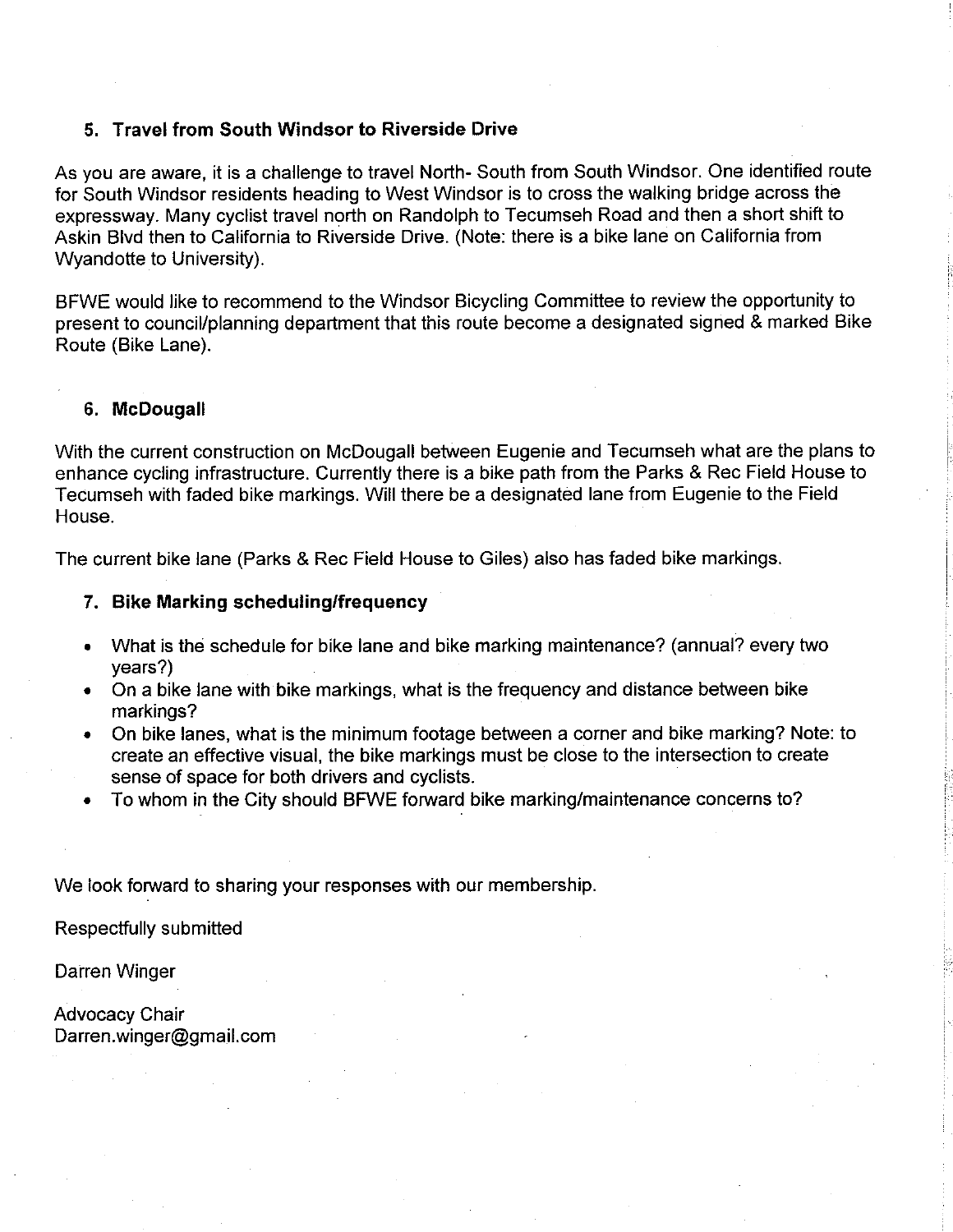

July 14, 2015

His Worship, Mayor Dilkens 350 City Hall Square West Windsor, Ontario Canada **N9A 6S1** 

| REVIEW             |                          |                             |
|--------------------|--------------------------|-----------------------------|
| <b>COMMENT</b>     |                          | <b>HEFER TO:</b>            |
|                    | RECEIVED                 | $w_{index}$<br>Buyeling     |
| <b>INFORMATION</b> |                          | Committee                   |
|                    | 肌 15 2015                | <b>IMMAG FORWARD</b><br>۰W. |
| <b>FILE</b>        |                          | COPY TO:                    |
|                    | <b>MAYOR'S</b><br>OFFICE |                             |
|                    |                          |                             |

**APPENDIX E** 

 $\gamma_2$  , which

Dear Mayor Dilkens

Earlier this year, I participated in an Advocacy panel at the Ontario Bike Summit. While participating on that panel, I had the opportunity to meet Provincial Staff from CAA.

On a recent visit to Windsor, we discussed potential partnership opportunities between Bike Friendly Windsor Essex and CAA and they introduced us to their "Watch for Bikes" sticker campaign. Over the past few years, a number of municipalities across Ontario have started to feature these stickers (see attached) on the side view mirrors of municipal fleet vehicles. Participating communities include Town of Markham, City of Vaughan, City of Barrie, Waterloo, Cambridge and the Town of Oakville to name a few.

CAA is interested in expanding this program across the province and would like to add the City of Windsor to its list of participating communities. If interested, they would travel to Windsor to launch the campaign.

Please advise if the City of Windsor is interested in partnering with CAA and we can facilitate a launch over the next few months.

Regards

Darren Winger **Advocacy Chair Bike Friendly Windsor Essex** Darren.winger@gmail.com

CITY OF WINDSOR COUNCIL SERVICES

AUG 06 2015

RECEIVED

C: R. Bortolin, Council liaison - Windsor Bicycling Committee C. Waters, Chair, Windsor Bicycling Committee